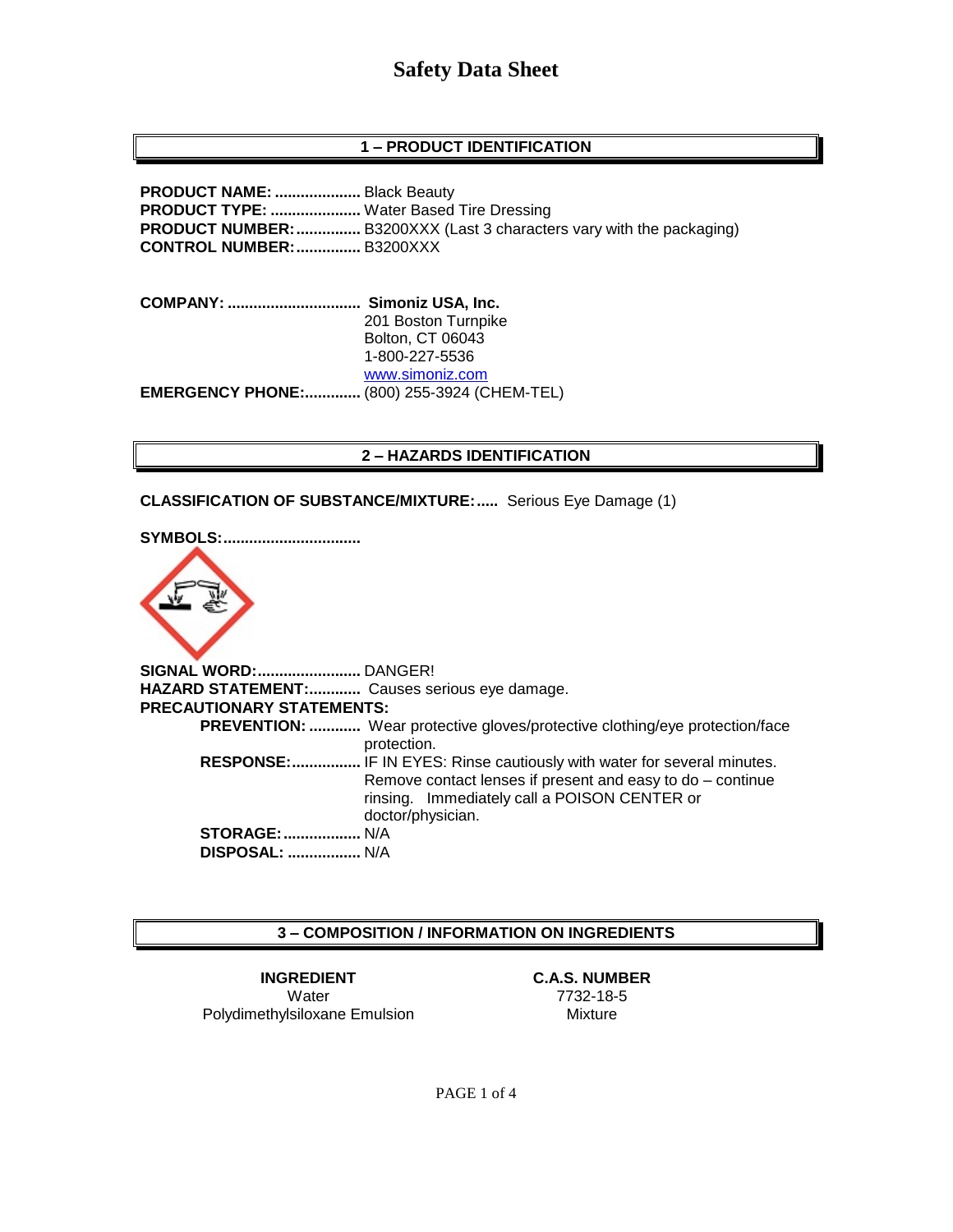Percentages of ingredients are being withheld as trade secret information. This information will be disclosed as necessary to authorized individuals

## **4 – FIRST-AID MEASURES**

|                        | <b>BREATHING (INHALATION):</b> If victim shows signs of discomfort or irritation, remove to fresh<br>air. If symptoms persist, get immediate medical attention.                                                                             |
|------------------------|---------------------------------------------------------------------------------------------------------------------------------------------------------------------------------------------------------------------------------------------|
|                        | <b>SWALLOWING (INGESTION): .</b> DO NOT INDUCE VOMITING! Drink a large quantity of water or<br>milk. Do not attempt to give liquids to an unconscious person.<br>Get immediate medical attention!                                           |
| EYES:                  | Flush eyes with a large quantity of fresh water for at least 15<br>minutes. Apply ice compresses and GET IMMEDIATE<br>EMERGENCY MEDICAL ATTENTION by an eye specialist. It<br>may be necessary to take victim to a hospital emergency room. |
| <b>SKIN (DERMAL): </b> | Flush from skin and clothing with large amounts of fresh water. If<br>irritation persists, consult physician. Wash contaminated clothing<br>before wearing.                                                                                 |

#### **5 – FIRE-FIGHTING MEASURES**

**FLASHPOINT:...........................** This product is non-flammable.

**EXTINGUISHING MEDIA:.........** This product is non-flammable. Use extinguishing media suitable for materials already burning.

**SPECIAL FIRE FIGHTING PROCEDURES: ............**Firefighters working in areas where this product is present should be equipped with an approved, fully enclosed SCBA.

**UNUSUAL FIRE AND EXPLOSION HAZARDS:......**None known.

#### **6 – ACCIDENTAL RELEASE MEASURES**

**SPILL PROCEDURES:.............** Dike to prevent spillage into streams or sewer systems. Consult local, state and federal authorities.

**WASTE DISPOSAL: .................** As recommended by local, state and federal authorities.

## **7 – HANDLING and STORAGE**

**STORAGE:................................** Store in a cool, well ventilated area. Avoid overheating or freezing. **HANDLING:...............................** Do not place this product in an unmarked container. Avoid eye contact. Spilled material is slippery.

#### **8 – EXPOSURE CONTROLS / PERSONAL PROTECTION**

**RESPIRATORY PROTECTION:**Not usually needed. Vapors not normally harmful. **PROTECTIVE CLOTHING:.......** Special protection not usually needed. Wear eye protection if product is likely to splash.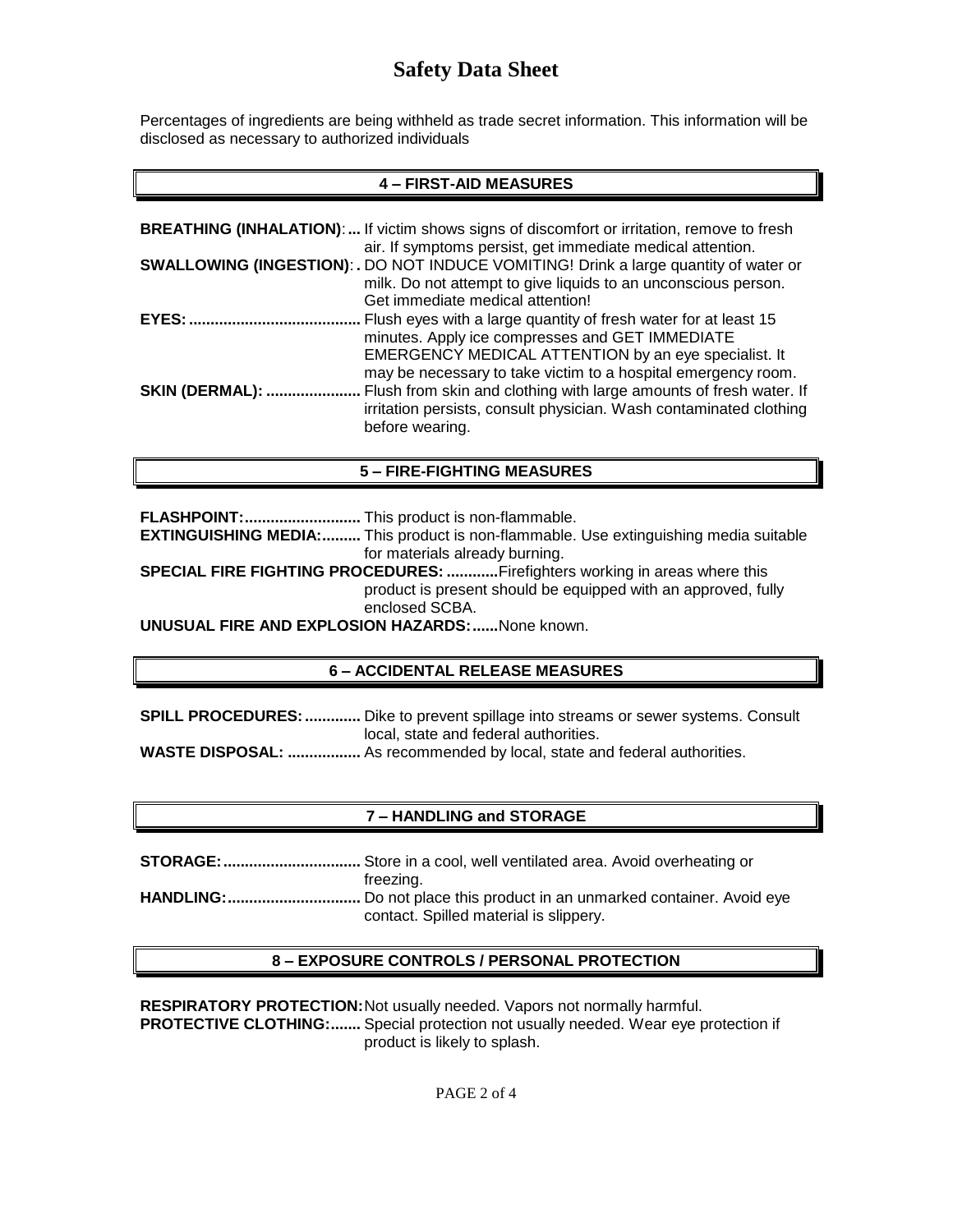**ADDITIONAL MEASURES: ......** Do not place this product in an unmarked container. Avoid eye contact. Spilled material is slippery.

**INGREDIENT C.A.S. NUMBER PEL**

Polydimethylsiloxane Emulsion Mixture No limits established

Water 7732-18-5 No limits established

### **9 – PHYSICAL / CHEMICAL PROPERITES**

| <b>APPEARANCE &amp; ODOR: </b> White opaque liquid. No significant odor. |
|--------------------------------------------------------------------------|
| ODOR THRESHOLD:  N/A                                                     |
|                                                                          |
| MELTING POINT:  210 degrees F.                                           |
| <b>FREEZING POINT:  N/A</b>                                              |
| <b>BOILING POINT:</b> 210 degrees F.                                     |
| <b>BOILING POINT RANGE: N/A</b>                                          |
| FLASHPOINT: This product is non-flammable.                               |
| EVAPORATION RATE: N/A                                                    |
| FLAMMABILITY (solid/gas): N/A                                            |
| EXPLOSION LIMITS:  N/A                                                   |
| VAPOR PRESSURE:  N/A                                                     |
| VAPOR DENSITY (AIR=1): Greater than 1.                                   |
| SPECIFIC GRAVITY:  Less than 1.                                          |
| <b>SOLUBILITY IN WATER:  Completely soluble.</b>                         |
| <b>PARTITION COEFFICIENT:  N/A</b>                                       |
|                                                                          |
|                                                                          |
| VISCOSITY:  Siginificant body                                            |
|                                                                          |

### **10 – STABILITY and REACTIVITY**

**STABILITY:...............................** Stable under normal conditions. HAZARDOUS DECOMP.: .......... This product not known to polymerize. **INCOMPATIBILITY: ..................** Do not mix with other chemicals.

#### **11 – TOXICOLOGICAL INFORMATION**

**ROUTE(S) OF ENTRY:.............** Ingestion. Not likely to be inhaled in dangerous amounts. **LISTED CARCINOGEN: ...........** None over 0.1%. **MEDICAL CONDITION AGGRAVATED:..................**May aggravate pre-existing dermatitis. **INHALATION:............................** Not likely to be inhaled in hazardous amounts. Maintain adequate ventilation in the work area. **INGESTION:..............................** This material can cause irritation to the stomach and esophagus if ingested. **EYES:........................................** May cause eye irritation. **SKIN (DERMAL): ......................** Not likely to irritate. Prolonged exposure to undiluted product may cause irritation. **ACUTE TOXICITY\* (ORAL):…… .............................**>2000 mg/kg

PAGE 3 of 4